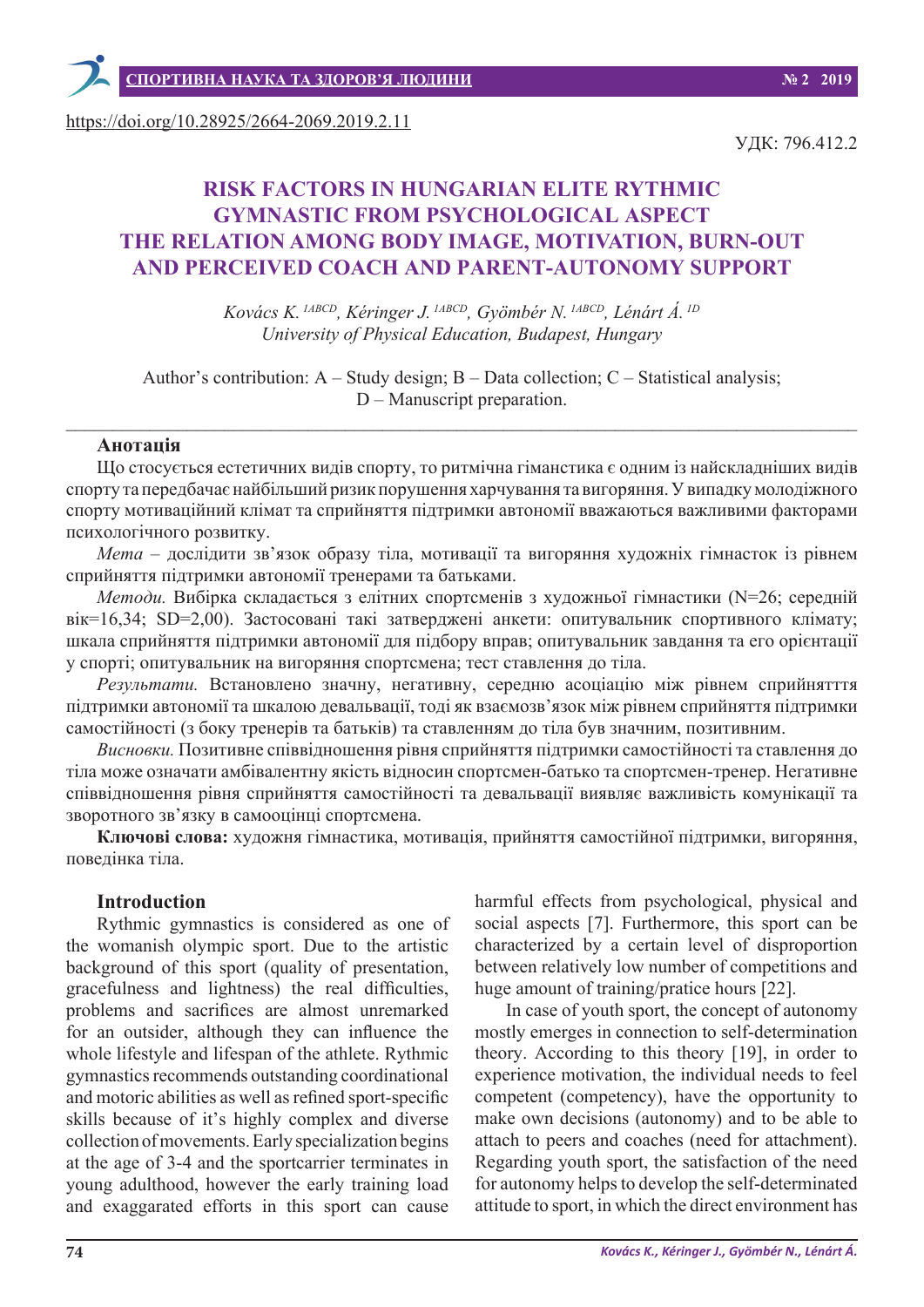an especially important role. According to earlier studies, autonomy support promotes motivation [9] and performance [2].

In our research we have studied the motivation of athletes through goal orientation theory. Mastery goals refer to the effort to acquire new skills and develop competency [8]. They can lead to higher level of joy, interest, commitment, intrinsic motivation, satisfaction and competitive performance, as well as they provide a prevention from the fear of failure [27]. Performance goal however refer to the effort to overfulfill others and express individual abilities and they can be characterized by low level of perceived competence and low or maladaptive performance and behavioral samples [8]. Mastery goals are considered to have a certain preventive effect against formation of eating disorders [20], however performance goals can be connected to manifestation of eating disorders [3].

Goal orientation of parents can be associated with their children's goal orientation, thus the motivational climate or goal structure created by parents can have a significant influence on children's goal orientation [1]. The mastery motivational climate created by parents (in opposite to performance goal structure) anticipates the high level of autonomy regulation [16]. The opinions about the influence of parents and coaches in youth sport.are controversial. Some researches [16, 21] consider the role of parents more important, they highlight the influence of parents outside the sport and their undivided attention regarding the developmental possibilities, however coaches concentrate only on athletic improvement and their activities are limited to sport. On the other hand, it has been shown in case of gymnasts, that the attitude of coaches has a greater impact, than parental influence; youth athletes expect to be secured and coordinated through their athletic carrier by their coaches [13].

In those sports, where the physical appearance provides esthetic advantage, athletes are highly pressured to attain the most minimal body fat percentage [23, 14]. The psychological background of body image disorders and eating disorders involves the fear from biological maturity, the feeling of vanity, lack of interoceptive consiousness, as well as maladaptive perfectionism, that enhances cognitive and somatic anxiety and diminish self-esteem [12]. All of the sport-environment related difficulties, such as conflicts with coaches,

exaggerated expectations and perfectionism are considered to be risk factors [25]. According to a study [15] 12 coaches (of 18) think, that the sport environment causes eating disorders, however other research [23] revealed, that 75% of athletes are on a diet because of the coaches. This can be related to the attitude of coaches, as they provide more attention to athletes with ideal body shape and body composition [24].

Burnout is a psychological syndrome, which is characterized by physical and emotional exhaustion, the feeling of decreased performance and depersonalization [10]. Female gymnasts with the experience of the symptoms of burnout reported that the exaggerated expectations of the sport highly limit the time and energy for private life, for those things, that matters outside sport [5]. The status of being an elite athletes force them to choose the process of pain dissociation instead of medical treatment, recreation and regeneration in case of injury [26].

The objective- to discover the association of perceived autonomy support, goal orientation, burnout and body image among hungarian elite rhytmic gymnasts. Along with this aim, our hypothesis focus on the connection of perceived autonomy support (by coaches and parents), goalorientations, the quality of body image and the level of burnout. We assume, that perceived autonomy support (by coaches and parents) is positively correlated with task orientation, and negatively correlated with burnout and negative body image.

#### **Methods**

Participants: Twenty-six hungarian elite (firstclass), rythmic gymnasts (N=26), older than 14 years (mean=16,23 sd=2,00) have taken part in the research. The quantity of sample determinative, while the number of currently active athletes of this category is twenty-nine. The mean of weekly training hours is 22,77 (SD: 12, 87, Min: 5, Max: 46). Considering the presence of sport injuries, only 11,5% of athletes (3 persons) have never been injured before. This percentage is relatively high, considering the age of athletes. Furthermore, we have investigated the frequency of weight controll by coaches: 77% of athletes have weight trest daily or weekly.

*Applied methods*: We have applied the following five psychological questionnaires: Sport Climate Questionnaire (SCQ-H) [4] measures the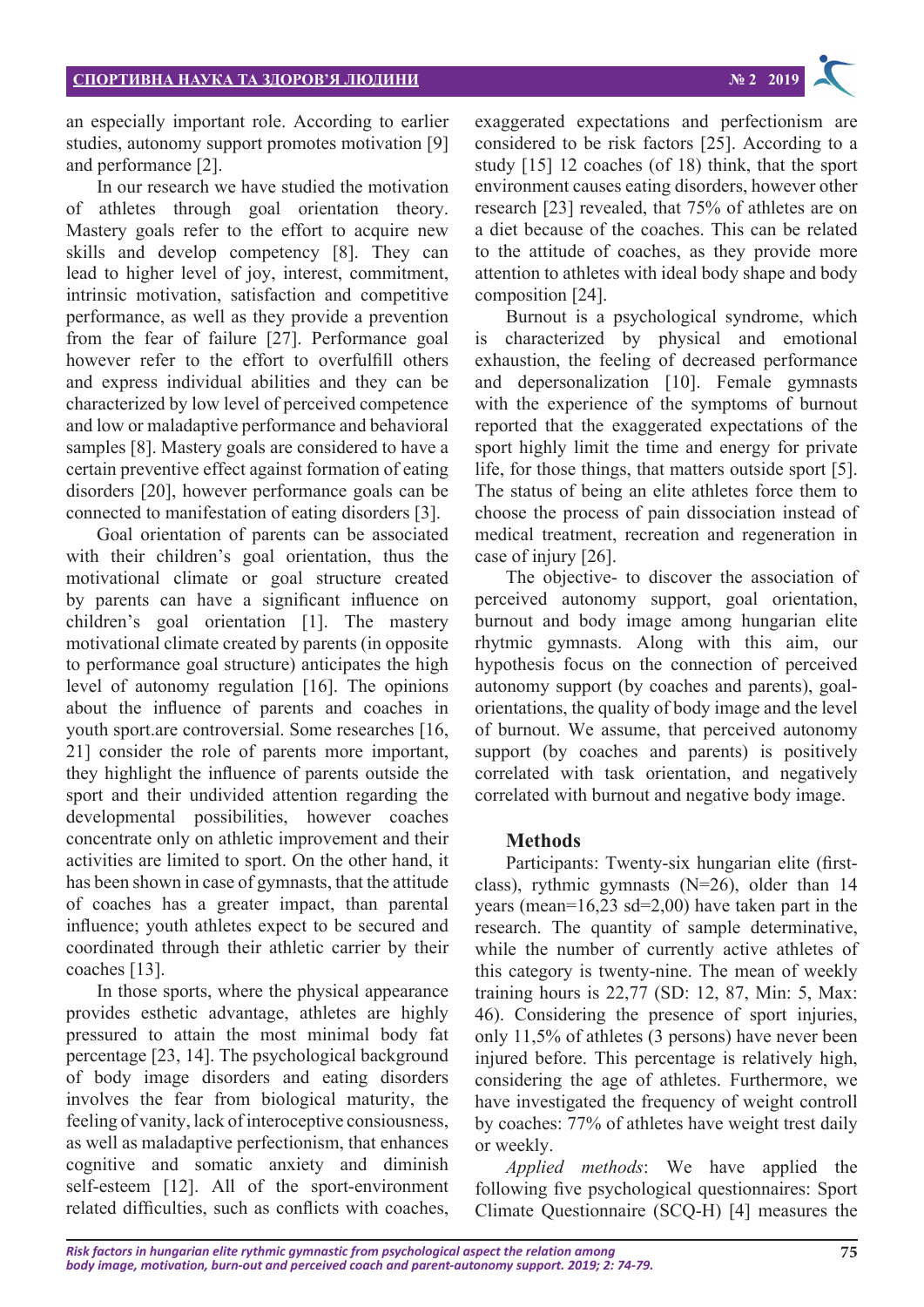

# **СПОРТИВНА НАУКА ТА ЗДОРОВ'Я ЛЮДИНИ № 2 2019**

level of perceived autonomy support behaviour from the coach (Cronbach  $\alpha = 0.93$ ). The Perceived Autonomy Support Scale for Exercise Settings (PASSES-H) [11] assess the level of perceived autonomy support behavior by parents (Cronbach α=,94). The Task and Ego Orientation in Sport Questionnaire (TEOSQ) [6] determines motivation with two subscales: task-orientation (Cronbach  $\alpha = 67$ ) and goal-orientation (Cronbach  $\alpha = 87$ ). The Athlete Burnout Questionnaire (ABQ) [18] consists of three subscales: perceived sense of personal accomplishment (Cronbach  $\alpha = 0.84$ ); emotional/ physical exhaustion (Cronbach  $\alpha =$ ,89) and devaluation (Cronbach  $\alpha$ =,89). The Body Attitudes

Test (BAT) [17] focuses on negative body image (Cronbach  $\alpha = 93$ ).

### **Results and discussion**

Based on statistical analysis there was no significant connection between perceived autonomy support (by coaches) and task orientation. We found significant, negative and medium association between perceived autonomy support and the subscale of devaluation (rho(26)=0,463, p=0,017). There is a significant, positive and medium association between perceived autonomy support and body attitudes  $(rho(26)=0.631, p<0.001)$ . Results of statistical analysis are presented in Table 1.

*Table 1*

**The association among perceived autonomy support by coaches, burnout, goal oreiantation and body attitudes**

| Spearman's rho                               |                            | Goal  | Task  | <b>Reduced sense</b><br>of personal<br>accomphlisment | <b>Emotional</b><br>physical<br>exhaustion | <b>Devaluation</b> | <b>Body</b><br>attitudes |
|----------------------------------------------|----------------------------|-------|-------|-------------------------------------------------------|--------------------------------------------|--------------------|--------------------------|
| Perceived<br>autonomy<br>support by<br>coach | Correlation<br>Coefficient | 0,106 | 0,323 | $-0,318$                                              | 0,068                                      | $-.463*$           | $,631**$                 |
|                                              | Sig. (2-tailed)            | 0,606 | 0,108 | 0,114                                                 | 0,742                                      | 0,017              | 0,001                    |
|                                              | N                          | 26    | 26    | 26                                                    | 26                                         | 26                 | 26                       |

\*. Correlation is significant at the 0.05 level (2-tailed).

\*\*. Correlation is significant at the 0.01 level (2-tailed).

Based on statistical analysis there was no significant connection between perceived autonomy support (by parents) and task orientation. We found significant, negative and medium association between perceived autonomy support by parents and the subscale of devaluation  $(rho(26)=0.491)$ , p=0,011). There is a significant, positive and medium association between perceived autonomy support and body attitudes (rho $(26)=0,432, p=0,028$ ). Results of statistical analysis are presented in Table 2.

*Table 2*

#### **The association among perceived autonomy support by parents, burnout, goal orientation and body attitudes**

| Spearman's rho                                 |                            | Goal  | Task  | <b>Reduced sense</b><br>of personal<br>accomplishment | <b>Emotional</b><br>' physical<br>exhaustion | <b>Devaluation</b> | <b>Body attitudes</b> |
|------------------------------------------------|----------------------------|-------|-------|-------------------------------------------------------|----------------------------------------------|--------------------|-----------------------|
| Perceived<br>autonomy<br>support by<br>parents | Correlation<br>Coefficient | 0,105 | 0,358 | $-0,024$                                              | $-0,349$                                     | $-.491*$           | $,432^*$              |
|                                                | $Sig. (2-tailed)$          | 0,608 | 0,072 | 0,908                                                 | 0,08                                         | 0,011              | 0,028                 |
|                                                | N                          | 26    | 26    | 26                                                    | 26                                           | 26                 | 26                    |

\*. Correlation is significant at the 0.05 level (2-tailed).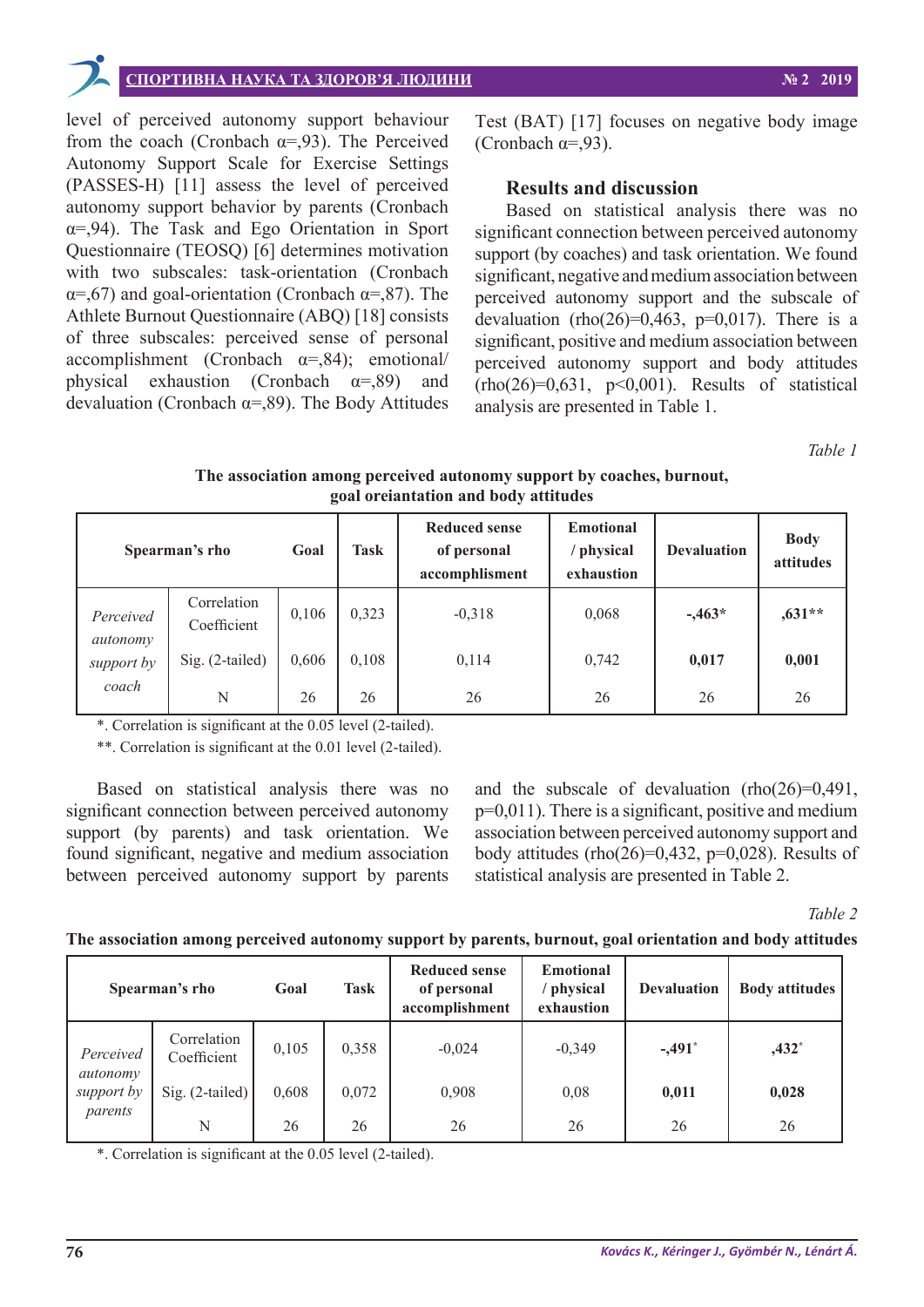# **СПОРТИВНА НАУКА ТА ЗДОРОВ'Я ЛЮДИНИ № 2 2019**

The positive relation between perceived autonomy support by coaches and the body attitudes refers to the ambivalent quality of coachathlete relationship, due to the sport-specific attitude to connect the performance with the physical appearance. Furthermore the negative relation between perceived autonomy support by coaches and devaluation reveals the importance of communication of coaches and the quality of their feedback in the aspect of athletic self-evaluation.

Our results raise the question of changing the attitude of this sport. Education of coaches and sport experts as well as the review of the current system (importance of youth sport) can be an innovative solution. Sport psychology and developmental psychology should be built into the system of education, in order to introduce those theories and modells, that can establish and promote the approach of positive youth development. The practice of double-goal coaching can help to prevent early drop-out and serious physical and mental injuries.

Regarding eating disorders the first and most important step is the prevention. Psychoeducational approach can help coaches to be able to detect possible risks and take interventions. Furthermore, it would be beneficial to develop a realistic and "open-to-all" weight control procedure. In practice, it is highly important to avoid overcritical comments on body shape.

Regarding the prevention of burnout, regular monitoring of athletes (including mood state)

1. Atkins M, Johnson D, Force E, Petrie T. Peers, parents, and coaches, oh my! The relation of the motivational climate to boys' intention to continue in sport. Psychology of Sport And Exercise. 2015; 16:170-180. http://dx.doi.org/10.1016/j. psychsport.2014.10.008

- 2. Cheon SH, Reeve J, Lee J, Lee Y. Giving and receiving autonomy support in a high-stakes sport context: a field-based experiment during the 2012 London Paralympic Games. Psychology of Sport and Exercise. 2015; 19, 59-69.
- 3. De Bruin A, Bakker FC, Oudejans RRD. (2009). Achievement goal theory and disordered eating: Relationships of disordered eating with goal orientations and motivational climate in female gymnasts and dancers. Psychology of Sport and

through the whole season can be an effective method. In case of negative feedback, the attachment and compulsion to conform toward the coach may lead to the devaluation of athletic performance (basis of burnout). From the aspect of the athlete, it is highly important to change attitude, develop more effective coping skills against possible failures, frustration, performance expectations and injuries.

However, the study is not without limitations. Although previous studies have provided evidence that autonomy support also has an important role in forming motivational climate and motivation in physical activity, the present research did not investigate the effect of autonomy support from parents and coaches over time. Future work is needed to explore how enviroments' behavior influences the achievement and the longitudinal effect of autonomy support on goal orientation, body attitudes and burnout.

#### **Conclusions**

The practical aim of our study was to demostrate the importance of the need for psychological knowledge of coaches and raise the attention to the high level of vulnerability of rhytmic gymnasts. Furthermore we would like to highlight the significance of mitigation of risk factors in order to make this sport more popular among young athletes.

#### **Conflict of interest**

The authors claim that there is no conflict of interest.

#### **References**

Exercise. 2009; 10(1): 72-79. doi:10.1016/j. psychsport.2008.07.002

- 4. Deci RM. The sport climate questionnaire, 2001; Retrieved February 3, 2018 from: http://www. psych.rochester.edu/SDT/measures/auton\_sport. html
- 5. Dubuc NG, Schinke RJ, Eys MA, Battochio R, Zaichkowsky L. Experiences of burnout among adolescent female gymnasts: Three case studies. Journal of Clinical Sport Psychology. 2010; 4:1–18.
- 6. Duda JL. Relationship between task and ego orientation and the perceived purpose of sport among high school athletes. Journal of Sport and Exercise Psychology. 1989; 11: 318-335.
- 7. Feeley BT, Agel J, LaPrade RF. When Is It Too Early for Single Sport Specialization?, The American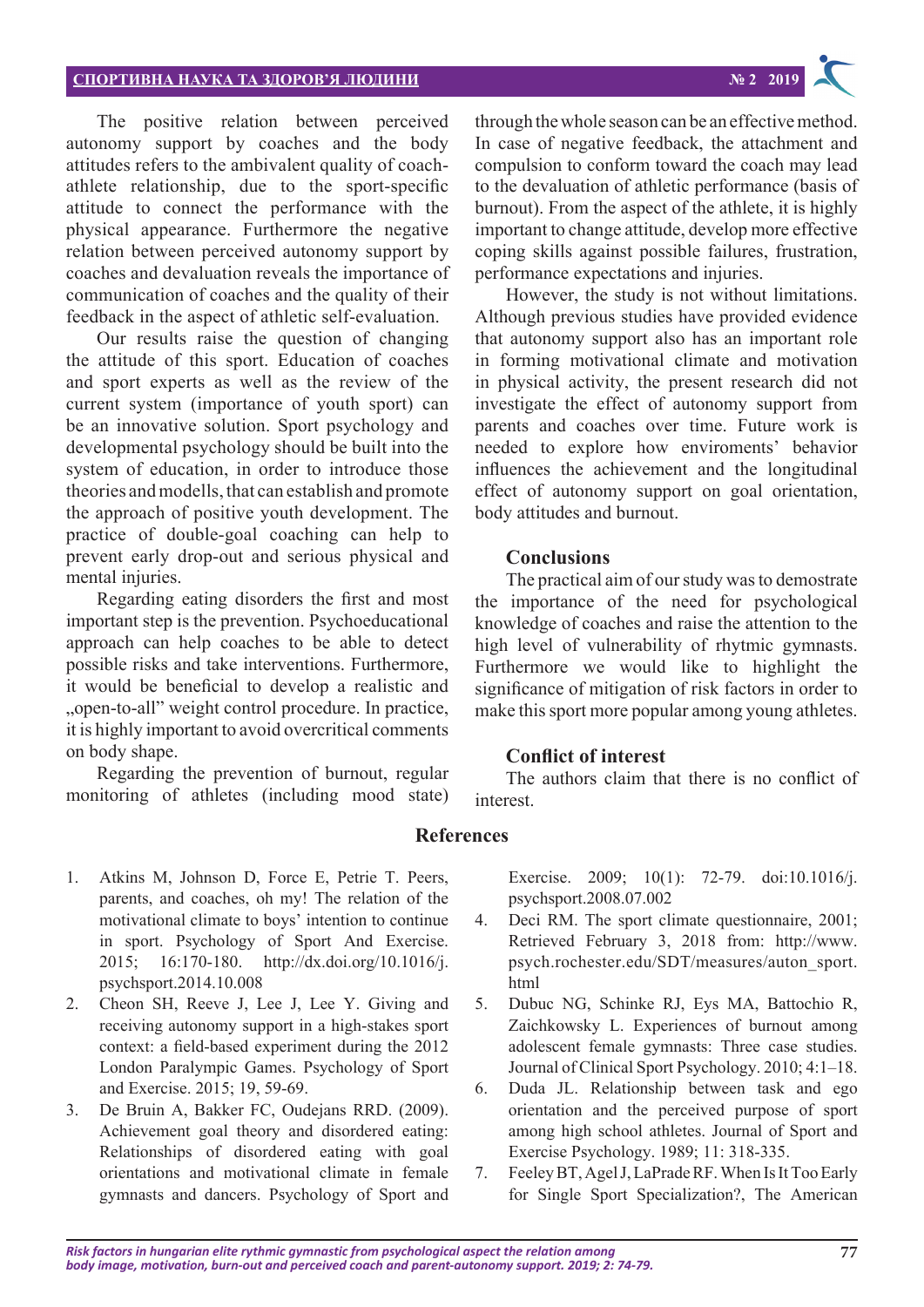# **СПОРТИВНА НАУКА ТА ЗДОРОВ'Я ЛЮДИНИ № 2 2019**

Journal of Sports Medicine. 2016; 44(1): 234-41. https://doi.org/10.1177/0363546515576899

- 8. Fejes JB. Célok és motiváció Tanulási motiváció a célorientációs elmélet alapján. Budapest: Gondolat Kiadói Kör; 2015. 21.p.
- 9. Fenton SAM, Duda JL, Quested E, Barrett T. Coach autonomy support predicts autonomous motivation and daily moderate-to-vigorous physical activity and sedentary time in youth sport participants. Psychology of Sport and Exercise. 2014; 15: 453- 463.
- 10. Gustafsson H, DeFreese JD, Daniel DJ. Athlete burnout: review and recommendations, Current Opinion in Psychology. 2017; 16: 109-113. https:// doi.org/10.1016/j.copsyc.2017.05.002
- 11. Hagger MS, Chatzisarantis NL, Hein V, Pihu M, Soós I, Karsai I. The perceived autonomy support scale for exercise settings (PASSES): Development, validity, and cross-cultural invariance in young people. Psychology of Sport and Exercise. 2007; 8(5): 632-653. doi:10.1016/j. psychsport.2006.09.001
- 12. Joy E, Kussman A, Nattiv A. 2016 update on eating disorders in athletes: A comprehensive narrative review with a focus on clinical assessment and management. British Journal of Sports Medicine. 2016; 50(3): 154-162. doi:10.1136/ bjsports-2015-095735
- 13. Kipp LE, Weiss M. Social predictors of psychological need satisfaction and well-being among female adolescent gymnasts: A longitudinal analysis. Sport, Exercise, and Performance Psychology. 2016; 4(3):153-169.
- 14. Kong P, Harris LM. The Sporting Body: Body Image and Eating Disorder Symptomatology Among Female Athletes from Leanness Focused and Nonleanness Focused Sports, The Journal of Psychology. 2015; 149:2: 141-160. DOI: 10.1080/00223980.2013.846291
- 15. Nowicka P, Eli K, Ng J, Apitzsch E, Sundgot-Borgen J. Moving from Knowledge to Action: A Qualitative Study of Elite Coaches Capacity for Early Intervention in Cases of Eating Disorders. International Journal of Sports Science & Coaching. 2013; 8(2): 343-355. doi:10.1260/1747- 9541.8.2.343
- 16. O'Rourke DJ, Smith RE. Parent-initiated Motivational Climate and Young Athletes Intrinsic-Extrinsic Motivation: Cross-sectional and Longitudinal Relations. Journal of Child and Adolescent Behaviour. 2013; 1(2). doi:10.4172/2375-4494.1000109
- 17. Probst M, Vandereycken W, Van Coppenolle H, Vander-linden J. The Body Attitude Test for patients with aneating disorder: Psychometric characteristics of a newquestionnaire. Eat. Disord. 1995; 3: 133–145.
- 18. Raedeke TD, Smith AL. Development and Preliminary Validation of an Athlete Burnout Measure. Journal of Sport and Exercise Psychology. 2001; 23(4): 281-306. doi:10.1123/jsep.23.4.281
- 19. Ryan RM, Deci EL. Self-Determination Theory: Basic Psychological Needs in Motivation, Development, and Wellness. NewYork:Guilford; 2017. 17.p.
- 20. Scoffier S, Corrion K, D'Arripe-Longueville F. Effects of achievement goals on female aesthetic athletes' disordered eating attitudes. Science & Sports, 2013; 28(6): 151-157.doi:10.1016/j. scispo.2013.04.001
- 21. Schwebel FJ. Smith RE, Smoll FL. Measurement of Perceived Parental Success Standards in Sport and Relations with Athletes' Self-Esteem, Performance Anxiety, and Achievement Goal Orientation: Comparing Parental and Coach Influences. Child Development Research. 2016, 1-13. doi:10.1155/2016/7056075
- 22. Stambulova N, Stambulov A, Johnson U. 'Believe in Yourself, Channel Energy, and Play Your Trumps': Olympic preparation in complex coordination sports*.* Psychology of Sport and Exercise. 2012; 13(5): 679-686. doi:10.1016/j. psychsport.2012.04.009
- 23. Sundgot-Borgen J, Torstveit MK. Prevalence of eating disorders in elite athletes is higher than in the general population. Clinical Journal of Sport Medicine. 2004; 14, 25–32.
- 24. Tan J, Bloodworth A, Mcnamee M, Hewitt J. Investigating eating disorders in elite gymnasts: Conceptual, ethical and methodological issues. European Journal of Sport Science. 2014; 14(1): 60-68. doi:10.1080/17461391.2012.728632
- 25. Thompson RA, Sherman R. Reflections on athletes and eating disorders. Psychology of Sport and Exercise. 2014; 15(6): 729-734. doi:10.1016/j. psychsport.2014.06.005
- 26. Thomson P, Kibarska LA, Jaque SV. Comparison of dissociative experiences between rhythmic gymnasts and female dancers. International Journal of Sport and Exercise Psychology. 2011; 9(3): 238- 250. doi:10.1080/1612197x.2011.614850
- 27. Weinberg RS, Gould DS. Foundations of sport and exercise psychology. Human Kinetics: 2018., 252.p.